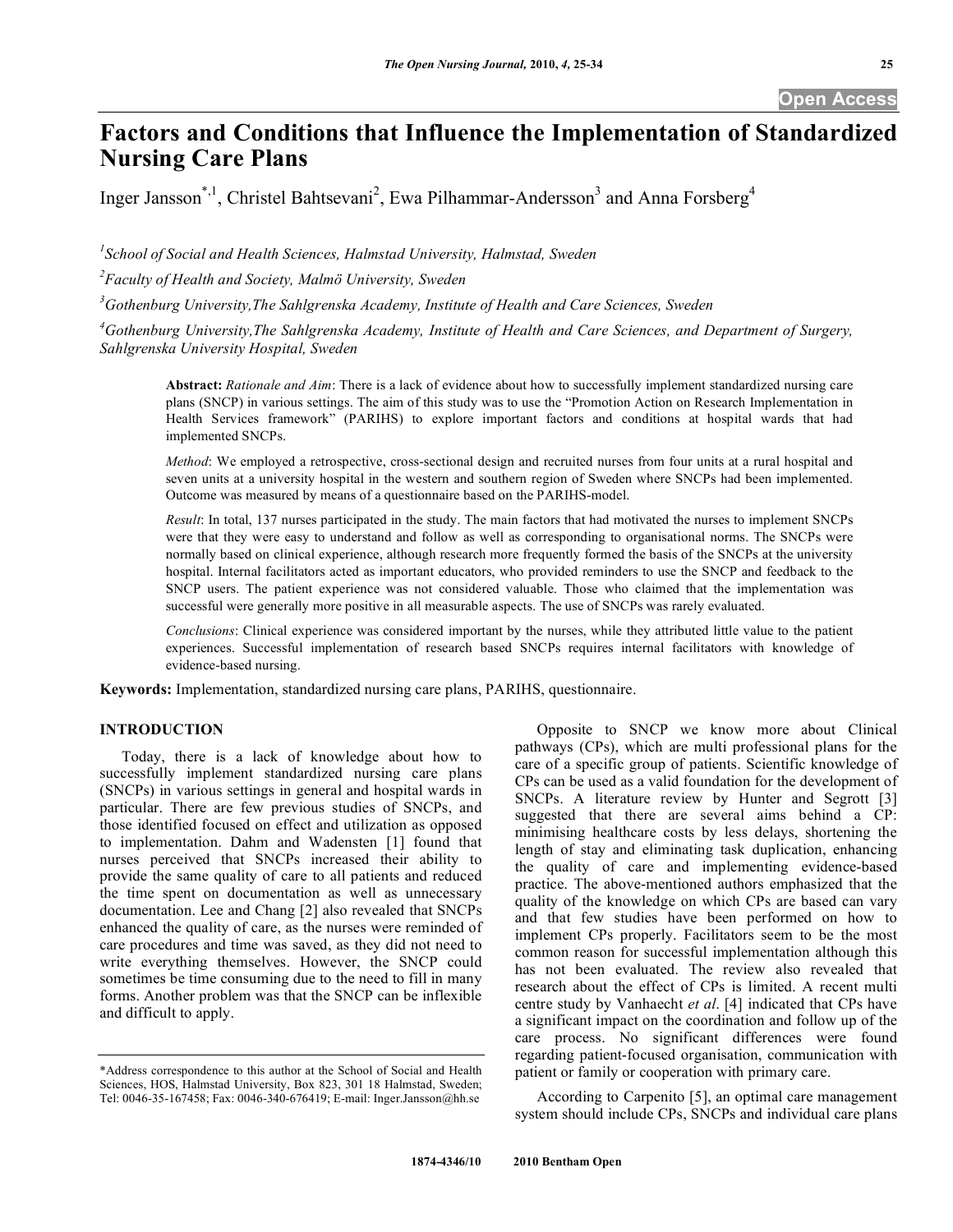(ICPs) if necessary. She described an SNCP as a printed care plan that outlines the nursing care to be provided for a patient, family or group [5]. SNCPs originate from an American tradition where there are many written guidelines that focus on care standards [6, 7]. In Sweden, SNCPs have been used since the early 1990s and become a fast growing method for planning patient care. In a Swedish context, the concept of standardized nursing care plans (SNCPs) has been defined by Forsberg and Edlund [8] as:

> "*A general action plan formulated according to the nursing process. It states the basic level of nursing care and may be used for patients with the same medical diagnosis, for patients undergoing similar medical treatment or patients with similar nursing problems. The plan should include an individualized approach and individualized care plan (ICP) if necessary*." p 19.

 In order to provide high quality and safe nursing care on the wards, nurses should be able to "independently apply the nursing process by observation, assessment, nursing diagnosis, planning, interventions and evaluation of patient care" in line with the description of the qualifications required by nurses in Sweden [9]. It is also stated by "The National Board of Health and Welfare" in Sweden that National guidelines should form the basis for the development of institutional practice guidelines and, as a final step, it should be possible to follow the care process for each individual patient by means of documentation [10]. This can be achieved by the nurse formulating an ICP, that meets each patient's individual needs or by choosing one or several SNCPs developed to cover common nursing problems on the ward. According to two Swedish surveys [11, 12], the SNCP is used as a clinical guideline, although there is a lack of research behind it. Despite this criticism, the SNCP is a tool that helps nurses to define the mandatory level of nursing care as well as highlighting nursing care plans in patient records, something that has previously been found to be inadequate [13, 14].

 Implementing SNCP as an everyday and clinically useful tool in a hospital ward might, as with all kinds of implementation, be problematic. Important factors and prerequisites for the use of research results as well as changes in practical working methods in clinical practice can be described on the basis of the Promoting Action on Research Implementation in Health Services (PARIHS) theoretical framework [15]. According to PARIHS, successful change is based on the interaction between evidence, context and facilitator. The PARIHS framework defines evidence as research, clinical experience, patient experience and local data/information (systematically collected and evaluated). The context concerns the environment in which the change is implemented and is divided into culture, leadership and evaluation. Facilitation refers to processes aimed at implementing knowledge in a practical setting and requires a person (the facilitator) to assist the implementation in terms of aims, roles, skills and characteristic features. All of these factors can be placed in a continuum from low to high, and the implementation will be successful if all factors are at the high end. An empirical study conducted to further develop PARIHS revealed that

evidence, context and facilitation are key factors and that the content, aims and dynamics of the framework require further discussion [16].

 The aim of this study was to use the PARIHS model to explore important factors and conditions at hospital wards that had implemented SNCPs.

#### **Research Questions**

- Which factors and conditions were important when implementing SNCPs at a rural and a university hospital respectively?
- Were there any differences between a rural and a university hospital in terms of the factors and conditions of importance for the implementation of SNCP?
- In what way do these factors and conditions differ between respondents' perception of a successful and an unsuccessful implementation process?

 Rural in this study meant a hospital located outside the big cities of Sweden and obliged to provide the local citizens with basic as well as some specialized care.

# **METHOD**

#### **Sampling and Procedure**

 Strategic sampling was performed at a rural and a university hospital in the western and southern region of Sweden in order to achieve variation regarding type of hospital care, level of scientific connection and experience of using SNCPs in daily clinical work. As the aim of the study was to evaluate the implementation of SNCPs, the hospitals were asked which of their departments employed such plans. Based on the response, four care departments were selected from the rural hospital; two medical, one surgical and one infectious disease ward, while seven were selected from the university hospital; two medical, two surgical and two paediatric wards as well as one neuropsychiatric unit. A selection was made of all nurses who worked day/evening and/or night shifts in the various wards (n=276). A list containing the names of the nurses was requested from the respective ward managers. The researchers provided oral information about the study at meetings in the wards, after which the nurses were given an envelope containing written information, a questionnaire and a return envelope, all of which had a code number for the data analysis. When the nurses had filled in the questionnaire, they placed it in the envelope together with a sample of the SNCP referred to in their responses and put the envelope into a sealed box in their ward. The box was later opened by the researcher. A reminder was sent to those who failed to reply within two weeks. The drop-outs were nurses who did not return the questionnaire. Failure to return the questionnaire was interpreted as a refusal to take part in the study.

#### **Data Collection**

 A questionnaire was used for data collection, which was originally developed for measuring factors and prerequisites for the implementation of clinical guidelines on the basis of the PARIHS [17]. The questionnaire was revised for the present study in order to make it relevant for SNCPs and thus contained items based on the SNCPs recently used by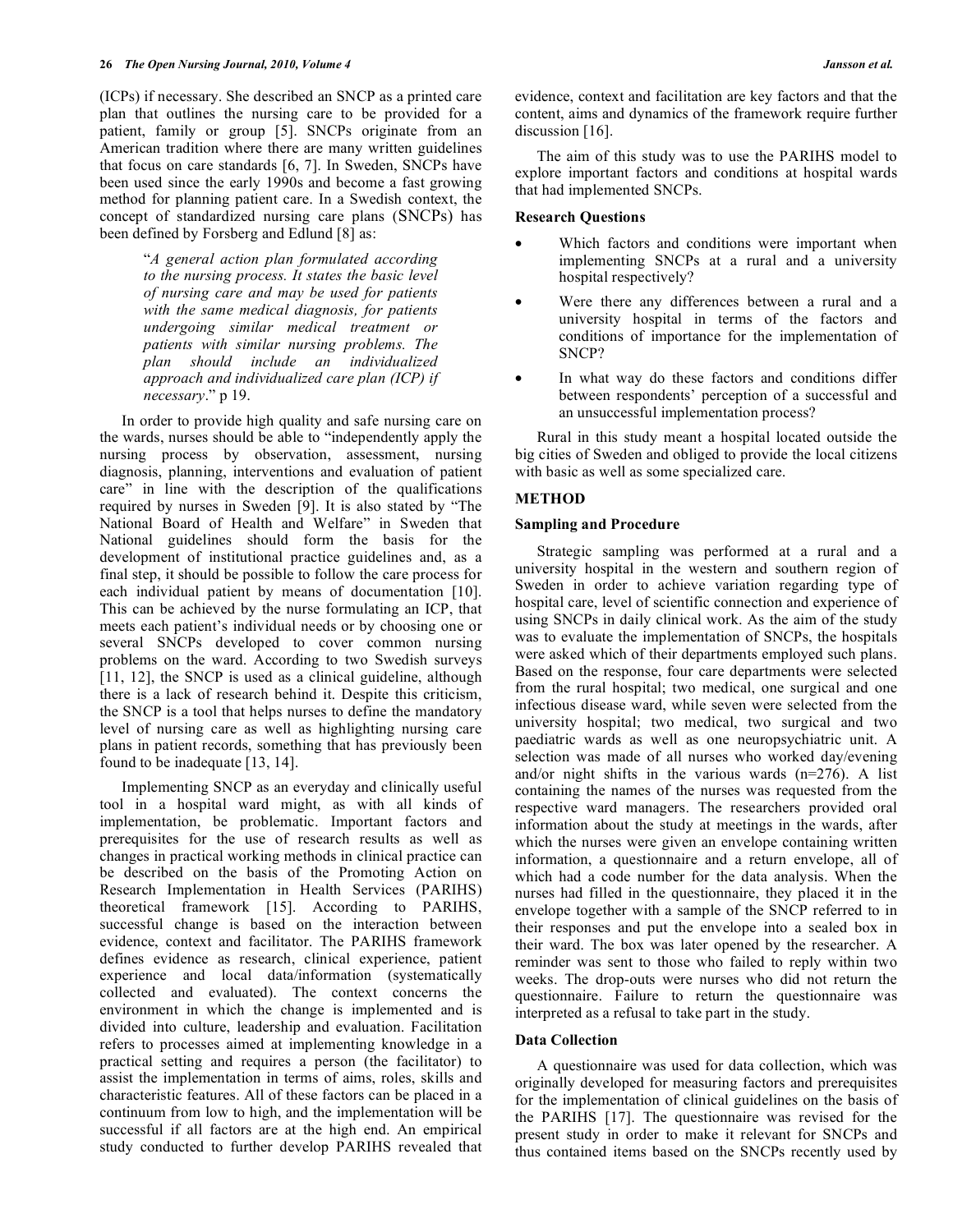the informants, an example of which they had enclosed in the response envelope. The questions also concerned which methods of implementation were used, whether the implementation were perceived as successful, perceptions of clinical experience, patient experience, culture, leadership, forms of evaluation employed, feedback and the function of facilitators on the ward [17]. A question about evidence was based on the following definition, which was included in the questionnaire:

> "*Evidence-based here implies that behind the standardized care plan is a documented quality norm/knowledge base that describes the basis of the SNCP. In order for a foundation to be deemed to be evidence-based, it must be derived from quality controlled and systematically searched research results, and it should be clearly stated whether the scientific basis is strong, moderate, weak or insufficient (so-called evidence grading)*".

 The validity of the original instrument had previously been verified by test subjects who filled in and commented on any lack of clarity in the questionnaire [17]. The revised version used in the present study was not subjected to further validity tests, as we considered that an SNCP is comparable to a form of clinical guideline. The reliability of the instrument was previously investigated by means of a testretest study, in which the questionnaire was filled in by the same people on two separate occasions. The study revealed good concordance for eight questions, moderate concordance for 13 questions and poor concordance for two questions [17]. The revised questionnaire used in the present study had a Cronbach's Alpha of .75 for items involving clinical experience, .79 for items pertaining to patient experiences and .89 for items concerning context and facilitation.

#### **Statistics and Ethics**

 The data were mainly at nominal and ordinal level, which generated descriptive statistics or required non-parametric analyses. The Mann-Whitney U-test was employed to analyse differences between two unpaired groups, i.e. the rural hospital versus the university hospital and successful versus unsuccessful implementation. The chi-square distribution was tested in order to compare two sets of nominal data, i.e. sex and successful implementation, while an independent sample test was used to compare age and work experience (years). Spearman's rho correlation test was used to explore the relationship between clinical experiences, patient experiences, context and facilitation. Statistical significance was set at  $p<0.05$ .

 According to Swedish law at time of the study, ethical approval was not required since the research did not involve patients. However, the ethical aspects of this study are in accordance with the World Medical Association Declaration of Helsinki [18] and the Act concerning the Ethical Review of Research Involving Humans [19]. Permission to carry out the study was granted by the respective ward managers. Participation was voluntary and informed consent was deemed to be obtained by the fact that the informants answered and returned the questionnaire. During the data analysis the names were replaced by a code so that

individuals could not be identified. Only the authors of the study had access to the code key.

# **RESULTS**

# **Sample and Use of SNCPs in Daily Work**

 The total response rate after one reminder was 50 %  $(n=137)$ . Of the 87 nurses in the rural hospital, 62 %  $(n=54)$ returned the questionnaire. In the university hospital, the response rate was 44 % (n=83). In the whole group (n=137) 88 % (n=120) were female and 12 % (n=17) were male. There were more responses from male respondents at the university hospital  $(18 \text{ %}, n=15)$  compared with the rural hospital  $(2 \frac{9}{6}, n=1)$  (p= .008). The mean age was 38 years (range 24-64 years), with no difference between the two hospitals. The mean time since graduation from nursing school was 10 years (0-42 years) with no difference between the hospitals. However, the nurses at the rural hospital had worked longer in their present ward (mean 8.68 years) than their counterparts at the university hospital (mean 5.79 years) ( $p= .042$ ). Seventy seven percent ( $n=105$ ) of the respondents worked day or evening shifts, while 13 %  $(n=18)$  only worked nights and  $10\%$   $(n=13)$  rotated (one missing answer). Once again no difference between the two hospitals was observed.

 Ninety eight per cent of the respondents stated that they used SNCPs in their everyday work. SNCPs were used to the same extent in the hospitals. There was a difference in the number of SNCPs employed by the respondents, as those at the university hospital used 1-3, compared to their counterparts at the rural hospital who made use of an average of 4-6 different SNCPs (p=.001). The respondents were requested to state the SNCP(s) they used on the ward, which subsequently formed the basis of their responses to the items in the questionnaire. The staff from the rural hospital referred to 3-8 different SNCPs per ward, while their counterparts from the university hospital only mentioned 1- 2, which were thus included in the study.

# **Factors and Conditions Affecting Implementation**

 The question about whether the implementation of the named SNCP was successful according to the nurses' own experience was answered by 131 respondents, of whom 73  $\%$  (n=96) stated that it was successful, while 27  $\%$  (n=35) considered it unsuccessful (6 missing answers). In this respect there were no differences between the two hospitals.

 The basis of the SNCPs that the respondents enclosed with the questionnaire was, according to the respondents perception, mainly clinical experience, 59 % (n=81), and research, 45 % (n=62). Patient experiences were mentioned by 12 % (n=17) of the respondents, while 28 % (n= 39) did not know on what the SNCP was based. The informants could choose several alternatives, as their answers could be based on more than one source. A larger number of respondents from the university hospital stated that the SNCP was based on research  $(p= .001)$  and clinical competence (p= .08). However, there was no difference in terms of patient experiences as a basis. Several of the respondents from the rural hospital were unsure about the basis of the SNCP (p= .03). The perceptions of the basis of the SNCPs had no bearing on whether the implementation was considered successful or unsuccessful.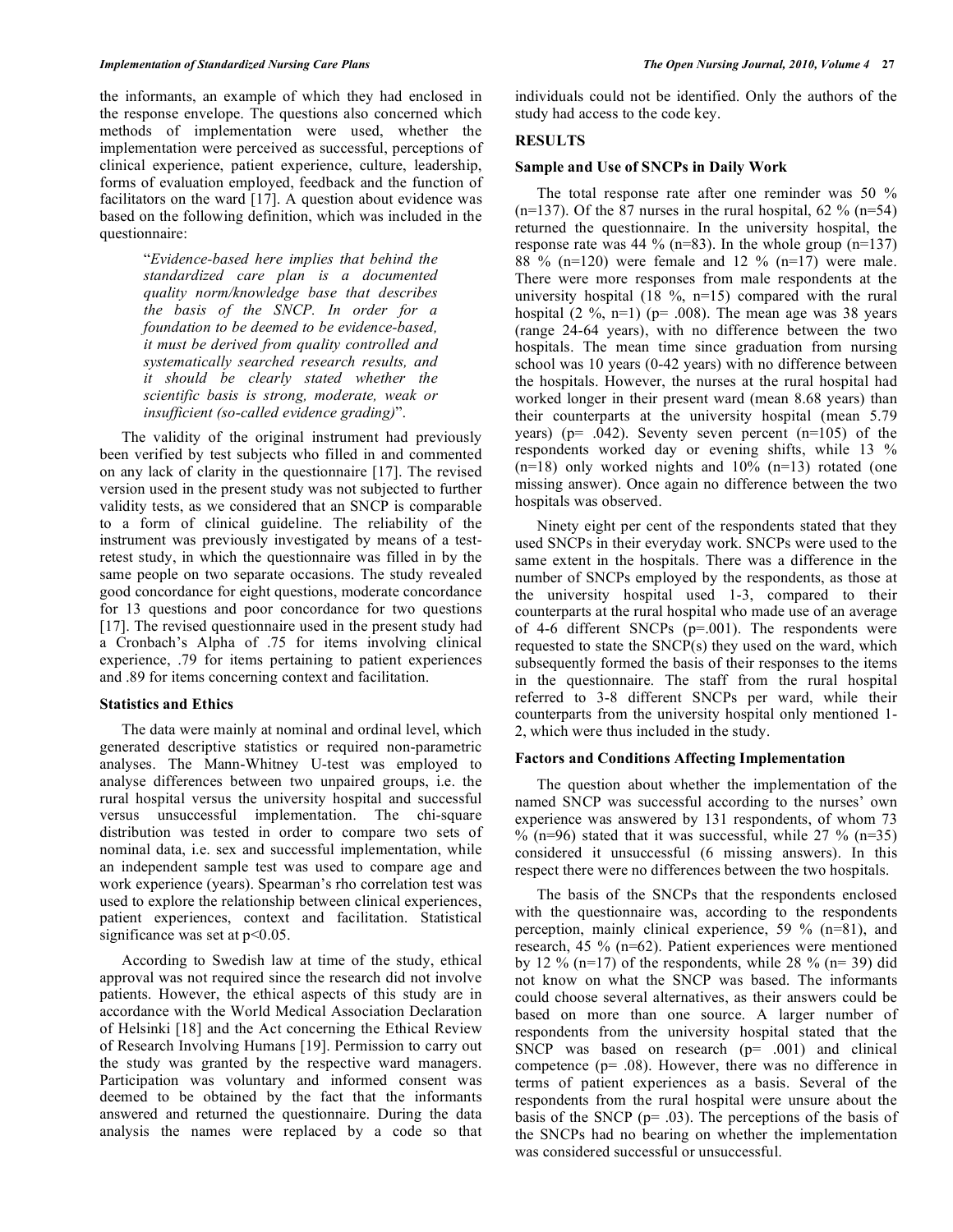

**Fig. (1).** Percent of informants from the rural hospital and the university hospital who considered that the SNCP was evidence-based in accordance with the definition provided.

Forty one percent  $(n=53)$  stated that the SNCP was evidence-based in line with the definition, given in the questionnaire, while 8 % (n=11) reported that it was not. Fifty one percent  $(n=66)$  did not know (seven missing answers). A larger number of the respondents from the university hospital considered that the SNCP was evidencebased (p= .001) (Fig. **1**). In this respect there was no difference between those who reported that the implementation was successful and those who stated that it was not.

### **Factors of Greatest Importance for Implementation of SNCP**

 The informants could select several response alternatives to the question about the strengths of the SNCP (Table **1**).

 A larger number of respondents from the university hospital (p= .001) stated that it was a strength if the SNCP was research-based. Those who claimed that the implementation of the SNCP was successful were more likely to state that a strength of the SNCP was that it adhered to current standards in the care organisation/current organisational norms/standards (p= .012) and that it was based on clinical experience (p= .006).

 The three most common implementation strategies were: reminders to apply the new method following the implementation 63 % (n=83), education before implementation 63 % ( $n=82$ ) as well as an internal facilitator 62 % (n=82) (Table **2**). The rural hospital more often used regular feedback as a strategy (p= .039) compared with the university hospital. Apart from that there was no difference between the two hospitals. A comparison between those who stated that the implementation was successful and those who claimed that it was not revealed that more strategies had been employed by the former, as can be seen in Table **2**. The informants could indicate several different strategies.

#### **Perceptions of the Evaluation of the SNCP**

 Forty eight per cent (n=63) of the respondents did not know whether the SNCP had been evaluated, while 21 % (n= 27) stated that an evaluation had taken place and 30 % (n= 39) that it had not (8 missing answers). There was no difference between the two hospitals in this respect. Those who stated that the implementation was successful to a larger extent reported that the SNCP had been evaluated (26 %) (p=.008), compared with those who claimed that it was unsuccessful, where only 6% said that evaluation had taken place. The evaluation methods are presented in Table **3**. It was more common in the rural hospital to evaluate by means of an audit of patient records ( $p = .018$ ), but other than that there was no difference between the two hospitals. Nor was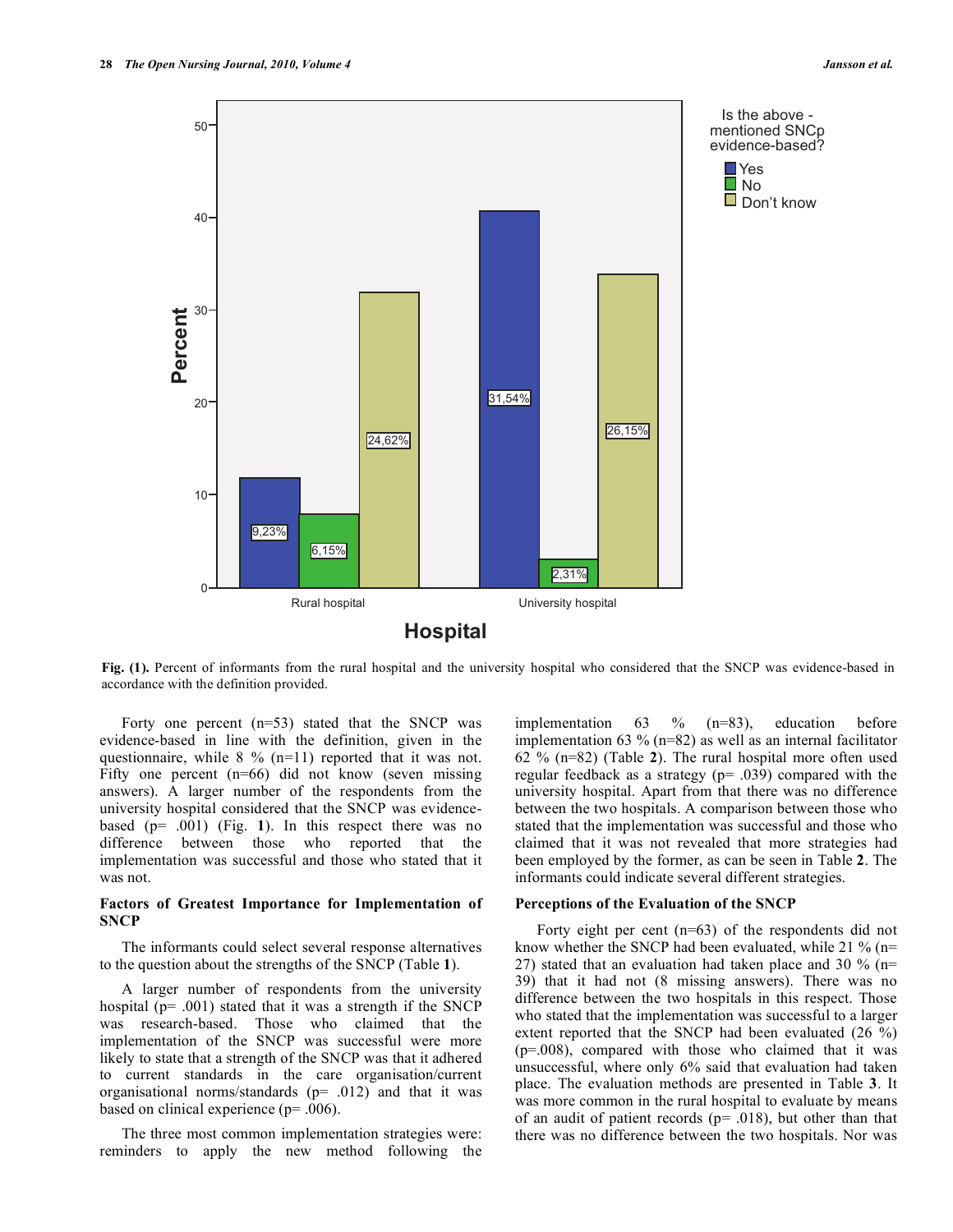## **Table 1. The Strengths of the SNCP. Several Alternatives could be Selected. The Differences Between the Total and Individual n Represent Missing Data**

| Total Number of Informants n=137            | Yes             | No.           | Don't Know    |
|---------------------------------------------|-----------------|---------------|---------------|
| Easy to understand $(n=133)$                | $93\%$ (n=124)  | $5\%$ (n=6)   | $2\%$ (n=3)   |
| Easy to follow $(n=132)$                    | $90\%$ (n=119)  | $8\%$ (n=11)  | $2\%$ (n=2)   |
| In line with organisational norms $(n=133)$ | $88\%$ (n=116)  | $5\%$ (n=7)   | $7\%$ (n=9)   |
| Based on clinical experience $(n=132)$      | $77\%$ (n=101)  | $2\%$ (n=3)   | $21\%$ (n=28) |
| Research based $(n=133)$                    | 53 % (n=70)     | $7\%$ (n=10)  | 40 % (n=53)   |
| Based on patient experience (n=131)         | 40 % ( $n=52$ ) | $14\%$ (n=19) | $46\%$ (n=60) |

#### **Table 2. Strategies for the Implementation of an SNCP, and Comparison Between those who Stated that the Implementation was Successful and those who Claimed that it was Not. The Differences Between the Total and Individual n Represent Missing Data. Several Alternatives could be Selected**

|                                         | <b>Total Number of</b><br>Informants n=137 |          |                | <b>Succesful</b><br>Implementation, n=96 |          |               | <b>Unsuccessful</b><br>Implementation, $n=35$ | $\boldsymbol{p}$ |               |      |
|-----------------------------------------|--------------------------------------------|----------|----------------|------------------------------------------|----------|---------------|-----------------------------------------------|------------------|---------------|------|
|                                         | <b>Yes</b>                                 | No.      | Dont't<br>Know | Yes                                      | No       | Don't<br>Know | Yes                                           | N <sub>0</sub>   | Don't<br>Know |      |
| Training prior to implementation        | 63%                                        | 14%      | 23 %           | 69%                                      | 9%       | 23%           | 47%                                           | 26,5%            | 26,5%         | .019 |
| $(n=130)$                               | $(n=82)$                                   | $(n=18)$ | $(n=30)$       | $(n=64)$                                 | $(n=8)$  | $(n=21)$      | $(n=16)$                                      | $(n=9)$          | $(n=9)$       |      |
| Reminders after implementation          | 63%                                        | 15%      | 22%            | 68%                                      | 9%       | 22%           | 50%                                           | 29%              | 21%           | .017 |
| $(n=132)$                               | $(n=83)$                                   | $(n=20)$ | $(n=29)$       | $(n=65)$                                 | $(n=9)$  | $(n=21)$      | $(n=17)$                                      | $(n=10)$         | $(n=7)$       |      |
| Internal facilitator                    | 62%                                        | 7%       | 31%            | 62%                                      | $5\%$    | 33%           | 60%                                           | 11%              | 26%           | .006 |
| $(n=133)$                               | $(n=82)$                                   | $(n=10)$ | $(n=41)$       | $(n=59)$                                 | $(n=5)$  | $(n=32)$      | $(n=21)$                                      | $(n=4)$          | $(n=9)$       |      |
| Written information                     | 53%                                        | 26%      | 21%            | 55%                                      | 21%      | 24%           | 50%                                           | 38%              | 12%           | n.s. |
| $(n=132)$                               | $(n=70)$                                   | $(n=34)$ | $(n=28)$       | $(n=52)$                                 | $(n=20)$ | $(n=23)$      | $(n=17)$                                      | $(n=13)$         | $(n=4)$       |      |
| Feedback and evaluation on one occasion | 37%                                        | 29%      | 34%            | 43%                                      | 21%      | 36%           | 24%                                           | 50%              | 26%           | .006 |
| $(n=131)$                               | $(n=48)$                                   | $(n=38)$ | $(n=45)$       | $(n=40)$                                 | $(n=20)$ | $(n=34)$      | $(n=8)$                                       | $(n=17)$         | $(n=9)$       |      |
| Computerised support system             | 35%                                        | 44%      | 21%            | 37%                                      | 37%      | 26%           | 32%                                           | 59%              | 9%            | .046 |
| $(n=131)$                               | $(n=46)$                                   | $(n=58)$ | $(n=27)$       | $(n=35)$                                 | $(n=35)$ | $(n=24)$      | $(n=11)$                                      | $(n=20)$         | $(n=3)$       |      |
| Ongoing training                        | 29%                                        | 49%      | 22%            | 35%                                      | 42%      | 23%           | 12%                                           | 68%              | 21%           | .018 |
| $(n=132)$                               | $(n=38)$                                   | $(n=65)$ | $(n=29)$       | $(n=33)$                                 | $(n=40)$ | $(n=22)$      | $(n=4)$                                       | $(n=23)$         | $(n=7)$       |      |
| Regular feedback                        | 26%                                        | 45%      | 29%            | 33%                                      | 34%      | 33%           | 9%                                            | 73%              | 18%           | .001 |
| $(n=132)$                               | $(n=35)$                                   | $(n=59)$ | $(n=38)$       | $(n=31)$                                 | $(n=33)$ | $(n=31)$      | $(n=3)$                                       | $(n=25)$         | $(n=6)$       |      |
| External facilitator                    | 16%                                        | 40%      | 44%            | 19%                                      | 33%      | 47%           | 6%                                            | 56%              | 38%           | .038 |
| $(n=130)$                               | $(n=21)$                                   | $(n=52)$ | $(n=57)$       | $(n=18)$                                 | $(n=31)$ | $(n=44)$      | $(n=2)$                                       | $(n=19)$         | $(n=13)$      |      |

there any difference between respondents who stated that the implementation was successful and those who did not.

#### **The Informants' Perceptions of their Wards**

 The questionnaire also included questions about how the respondents perceived their ward in terms of A: clinical experience, B: patient experience and C: context and facilitation. These questions were based on the PARIHS continuum from low to high, where implementation in accordance with PARIHS seems to occur when all three factors are in a high position.

### *A: Clinical Experience*

More than half of the respondents,  $57 \%$  (n=77), stated that they actively discussed/reflected upon the value of clinical experience in their clinical practice. A difference was observed between the hospitals ( $p = .028$ ) in that 69 % ( $n=36$ ) of respondents in the rural hospital reported that such discussion and reflection took place compared to 50 % (n= 41) from the university hospital. Of those who stated that the implementation was successful a larger number, 63 % (n=59), reported that clinical experience was discussed, compared with those who stated that it was not successful, of whom only 40 % (n=14) mentioned discussing clinical experience (p=.017). Table **4** presents the responses to the questions about clinical experience based on the PARIHS continuum from low to high.

#### *B: Patient Experiences*

 Among the respondents, 43 % stated that they actively discussed/reflected upon the value of patient experience in their clinical practice. There were no differences concerning hospitals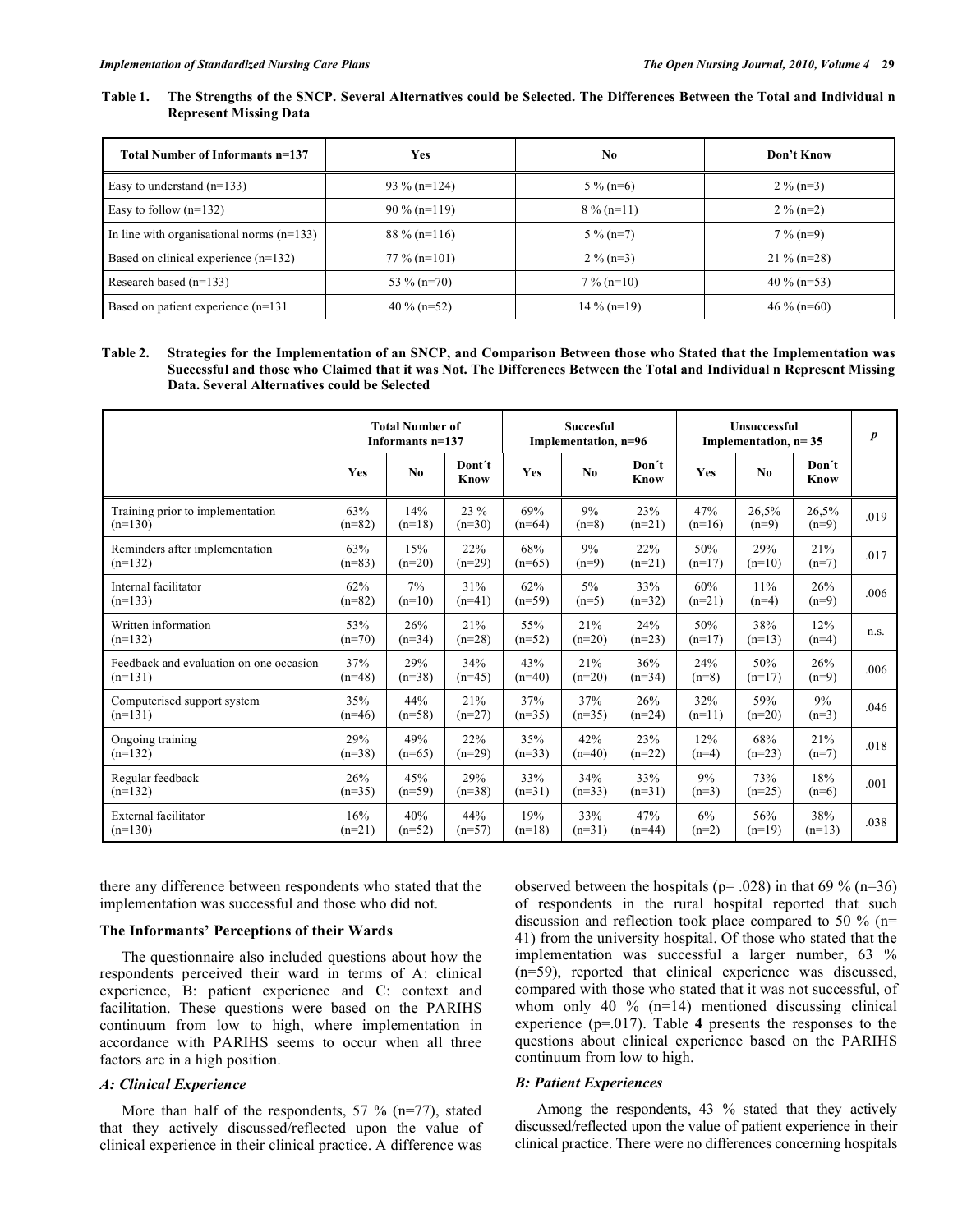or successful/unsuccessful implementation. Table **5** presents the responses to the questions about patient experience based on the PARIHS continuum from low to high.

#### *C: Context and Facilitation*

 The first six questions in Table **6** concerned the care environment, while the last two addressed facilitating functions based on the PARIHS continuum from low to high.

**Table 3. Methods Used for Evaluating the Selected SNCP. The Low Response Rate is Due to the Fact that Only the 21% of Respondents who Stated that the SNCP had been Evaluated Answered this Question. Several Alternatives could be Selected. The Table Involves All the Informants that Answered the Question on Both Hospitals. The Differences Between the Total and Individual n Represent Missing Data** 

| <b>Total Number of Respondents</b><br>who Evaluated the SNCP $(n=27)$ | Yes           | No           | Don't<br><b>Know</b> |
|-----------------------------------------------------------------------|---------------|--------------|----------------------|
| Staff members' experience (n=24)                                      | $88\%$ (n=21) | $4\%$ (n=1)  | $8\%$ (n=2)          |
| Patient records (n=24)                                                | $62\%$ (n=15) | $8\%$ (n=2)  | $29\%$ (n=7)         |
| Internal registration $(n=23)$                                        | $30\%$ (n=7)  | $26\%$ (n=6) | $44\%$ (n=10)        |
| Patient experiences (n=24)                                            | $29\%$ (n=7)  | $33\% (n=8)$ | $38\%$ (n=9)         |

 In summary, the differences between the two hospitals in these three parts containing a total of 18 questions about the respondents' perceptions of their wards revealed that the responses from the staff of the rural hospital scored higher in 15 of these (see Tables **4-6**). The responses of the respondents who stated that the implementation was successful had a higher value in 11 out of the 18 questions.

 In order to establish which conditions of the PARIHS framework are important when implementing SNCP, we used Spearman's rho to measure the relationship between clinical experience, patient experience and context/facilitation. There was a moderate, positive correlation between clinical experience and context, rho= .51 (p=.001), (32 missing answers) and a weak positive correlation between clinical experience and patient experience, rho= .39 (14 missing answers) and between patient experience and context/facilitation: rho =  $.44$  (30) missing answers).

#### **DISCUSSION**

#### **Study Limitations**

 This study involves several limitations that need to be pointed out. First, the response rate was only 50 %, which limits the conclusions that can be drawn from the result. The low response rate may be due to the fact that many respondents considered that the questions were difficult and formulated in complicated language, which was mentioned by several of the informants in an open question pertaining to personal views on the questionnaire. The language in the instrument therefore requires simplification, which can be conducted by means of the "think aloud" method [20], where the researcher meets with several persons who are asked to read the questionnaire and "think aloud" when reading and deciding to answer the questions. The fact that the response rate was lower in the university hospital ( 44 %) than in the rural hospital (62 %) may be because staff members in the former more often take part in studies, which can lead to questionnaire fatigue.

 Secondly, in this study, we asked the respondents about their self reported perceptions of different aspects. Thus, no

**Table 4. Respondents' Perceptions of the Present Situation on the Ward in Terms of Clinical Experience. The Scale is Based on the PARIHS Continuum from Low to High, Represented Here by a Scale of 1 to 10. The p-Value Relates to Differences Between the Rural Hospital and the University Hospital. The Results are Given by Median (md) and Percentiles (P25 and P75)** 

| <b>Questions and Scales (Response Alternatives)</b>                                                                                                  |                                                                                                                                            | <b>Total Number</b><br>of Respondents |                  | <b>Rural Hospital</b> |                  | University<br>Hospital |                  |      |
|------------------------------------------------------------------------------------------------------------------------------------------------------|--------------------------------------------------------------------------------------------------------------------------------------------|---------------------------------------|------------------|-----------------------|------------------|------------------------|------------------|------|
|                                                                                                                                                      |                                                                                                                                            | N                                     | md<br>(P25, P75) | n                     | md<br>(P25, P75) | n                      | md<br>(P25, P75) |      |
| How do you perceive the present situation on the ward in terms of clinical experience?                                                               |                                                                                                                                            |                                       |                  |                       |                  |                        |                  |      |
| (scales between 0.00 and 10.00)                                                                                                                      |                                                                                                                                            |                                       |                  |                       |                  |                        |                  |      |
| 0.00                                                                                                                                                 | 10.00                                                                                                                                      |                                       |                  |                       |                  |                        |                  |      |
| Clinical experience is uncritically and<br>unsystematically discussed/reflected<br>upon                                                              | Clinical experience is critically and<br>systematically discussed/reflected upon                                                           | 130                                   | 5(5,7)           | 53                    | 6(4,7)           | 77                     | 5(4,7)           | .003 |
| There is a lack of judgement of clinical<br>experience at individual and group level                                                                 | Clinical experience is judged at individual and<br>group level                                                                             | 128                                   | 5(4,7)           | 53                    | 6(5,7)           | 75                     | 5(3,6)           | .001 |
| There is a lack of mutual understanding<br>among different categories of health care<br>professionals concerning the value of<br>clinical experience | There is mutual understanding among<br>different categories of health care<br>professionals concerning the value of clinical<br>experience | 130                                   | 7(5,8)           | 53                    | 8(6,8)           | 77                     | 6(5,8)           | .009 |
| Clinical experience is not valued as a<br>form of evidence                                                                                           | Clinical experience is valued as a form of<br>evidence                                                                                     | 129                                   | 7(5,8)           | 53                    | 7(6,8)           | 76                     | 6(4,7)           | .001 |
| Clinical experience is valued as the only<br>form of knowledge in decision making                                                                    | Clinical experience is valued as one of several<br>forms of knowledge in decision making                                                   | 129                                   | 7(6,8)           | 53                    | 7(6,8)           | 76                     | 7(6,8)           | .594 |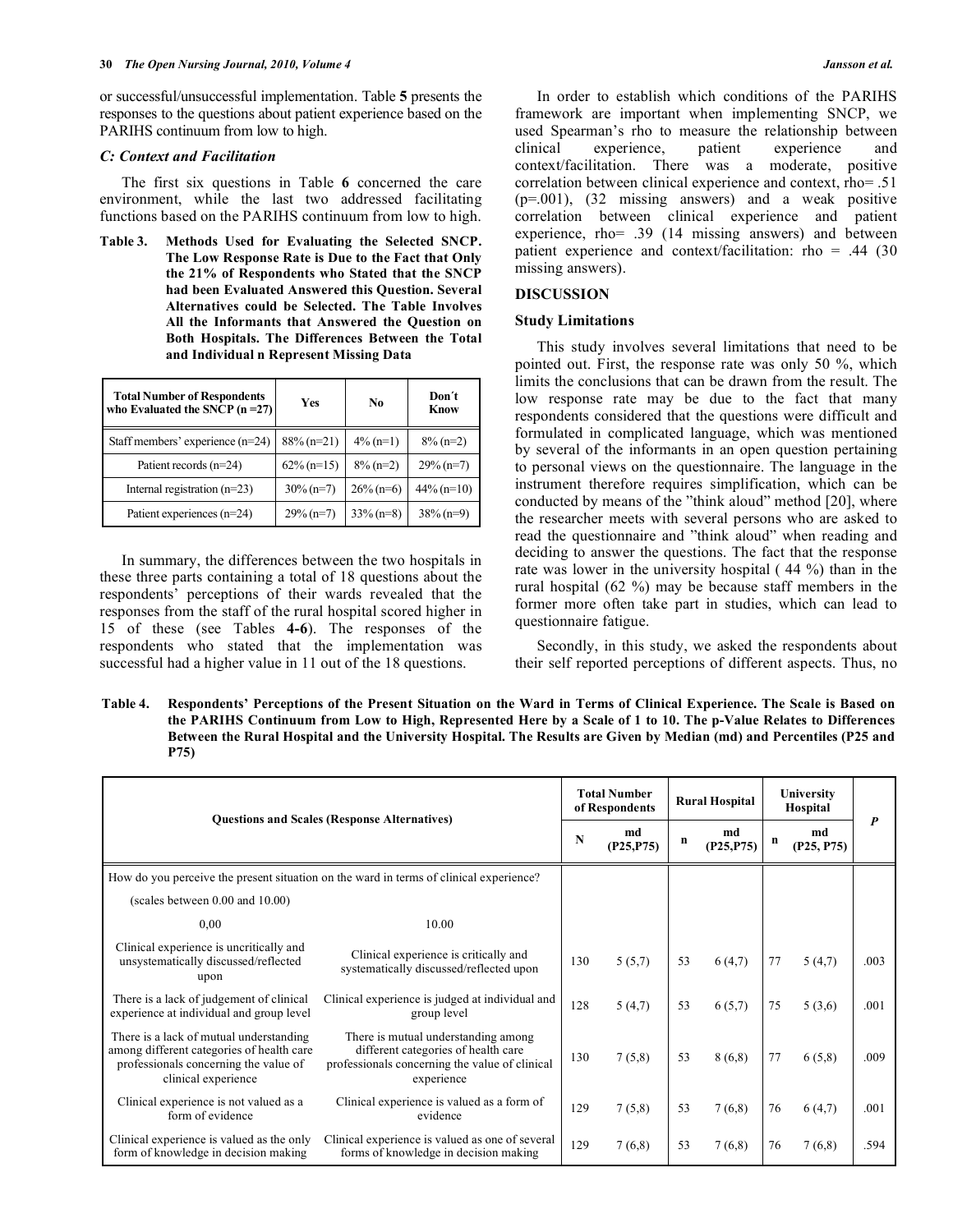**Table 5. Respondents' Perceptions of the Present Situation on the Ward in Terms of Patient Experience. The Scale is Based on the PARIHS Continuum from Low to High, Represented here by a Scale of 1 to 10. The p-Value Relates to Differences Between the Rural Hospital and the University Hospital. The Results are Given by Median (md) and Percentiles (P25 and P75).** 

| <b>Questions and Scales (Response</b>                                                   |                                                                                            |     | <b>Total Number of</b><br><b>Respondents</b> |    | <b>Rural Hospital</b> | University<br>Hospital |                  |      |
|-----------------------------------------------------------------------------------------|--------------------------------------------------------------------------------------------|-----|----------------------------------------------|----|-----------------------|------------------------|------------------|------|
| <b>Alternatives</b> )                                                                   |                                                                                            |     | md<br>(P25, P75)                             | n  | md<br>(P25, P75)      | n                      | md<br>(P25, P75) |      |
| How do you perceive the present situation on your ward in terms of patient experiences? |                                                                                            |     |                                              |    |                       |                        |                  |      |
| (scales between $0.00$ and $10.00$ )                                                    |                                                                                            |     |                                              |    |                       |                        |                  |      |
| 0.00                                                                                    | 10.00                                                                                      |     |                                              |    |                       |                        |                  |      |
| Patient biographies and experience are not used                                         | Patient biographies and experiences are<br>used                                            | 131 | 7(5,8)                                       | 53 | 7(6,8)                | 78                     | 6(4,8)           | .002 |
| Patients are not involved in the planning of care<br>interventions                      | Patients are involved in the planning of<br>care actions                                   | 131 | 6(4,8)                                       | 53 | 6(5,8)                | 78                     | 5(3,7)           | .009 |
| No partnership exists between patients and<br>health professionals                      | A partnership exists between patients<br>and health professionals                          | 131 | 7(5,8)                                       | 53 | 7(6,8)                | 78                     | 7(6,8)           | .01  |
| Patient experience is not valued as a form of<br>evidence                               | Patient experience is valued as a form<br>of evidence                                      | 130 | 6(4, 7.25)                                   | 53 | 6(5,8)                | 77                     | 6(3,7)           | .021 |
| Patient experience is valued as the only form of<br>knowledge in decision making        | Patient experience is valued as one of<br>several forms of knowledge in decision<br>making | 127 | 7(6,8)                                       | 52 | 7(6,8)                | 75                     | 7(6,8)           | .888 |

objective evidence was provided to demonstrate if the SNCPs were based on research. Nor did we objectively evaluate or analyze the success of the implementation, or the knowledge base behind the SNCPs.

 In order to evaluate which parts of the PARIHS were most important for the implementation of SNCPs, the questionnaire would have had to be revised so as to include a separate section for each area, i.e. evidence, context and facilitation, in accordance with the description of the various continuums in the PARIHS [15]. It would also have required more questions to cover all of the parts. Instead, the present questionnaire contained items about the situation on the ward with reference to clinical experience and patient experience, while context and facilitation were combined in one area. The question about how research is discussed on the ward does not appear in this part of the questionnaire.

 It would also have been interesting to have conducted a regression analysis aimed at charting the factor(s) that were most closely associated with successful implementation. This could have been achieved if the question about successful/unsuccessful implementation had been answered by means of a rating scale, which could then have been compared with other scales concerning the conditions on the ward. Despite these shortcomings in terms of the inability of the instrument to allow for a comparison between the various PARIHS factors, we believe that the result reveals important aspects associated with the implementation of an SNCP in a hospital ward.

# **DISCUSSION OF THE RESULTS**

 The main results of this study were that the basis of SNCPs mainly involved clinical experience and research, while patient experience was rarely included. Research was

more frequently mentioned by the respondents from the university hospital. The strengths of SNCPs were that they were easy to understand and follow as well as being based on the relevant clinical standards and experience, which was reported to a greater extent by those who perceived the implementation as successful. The most common implementation strategies were: reminders to apply the new method after implementation and an internal facilitator. The rural hospital more often used regular feedback as a strategy. Those who reported successful implementation reported that more strategies had been used compared to their counterparts who stated that the implementation was unsuccessful. Only 21 % of the respondents stated that the SNCP had been evaluated, of whom a majority considered the implementation successful. The most common form of evaluation was based on the clinical experience of the staff as well as on patient records, which were employed to a greater degree in the rural hospital. The value of clinical experience was discussed more frequently than the value of patient experience and such discussions were more common in the rural hospital. Those who reported successful implementation were of the opinion that it was discussed to a greater extent.

 The main reason for using SNCPs is to enhance the quality of care and implement evidence-based practice. The basis of the SNCPs referred to by the informants in this study mainly comprised clinical experience followed by research, while patient experience was rarely mentioned. According to the PARIHS framework, these three factors can be considered evidence [15]. As a result of a major review, Scott and McSherry [21] defined evidence-based nursing as: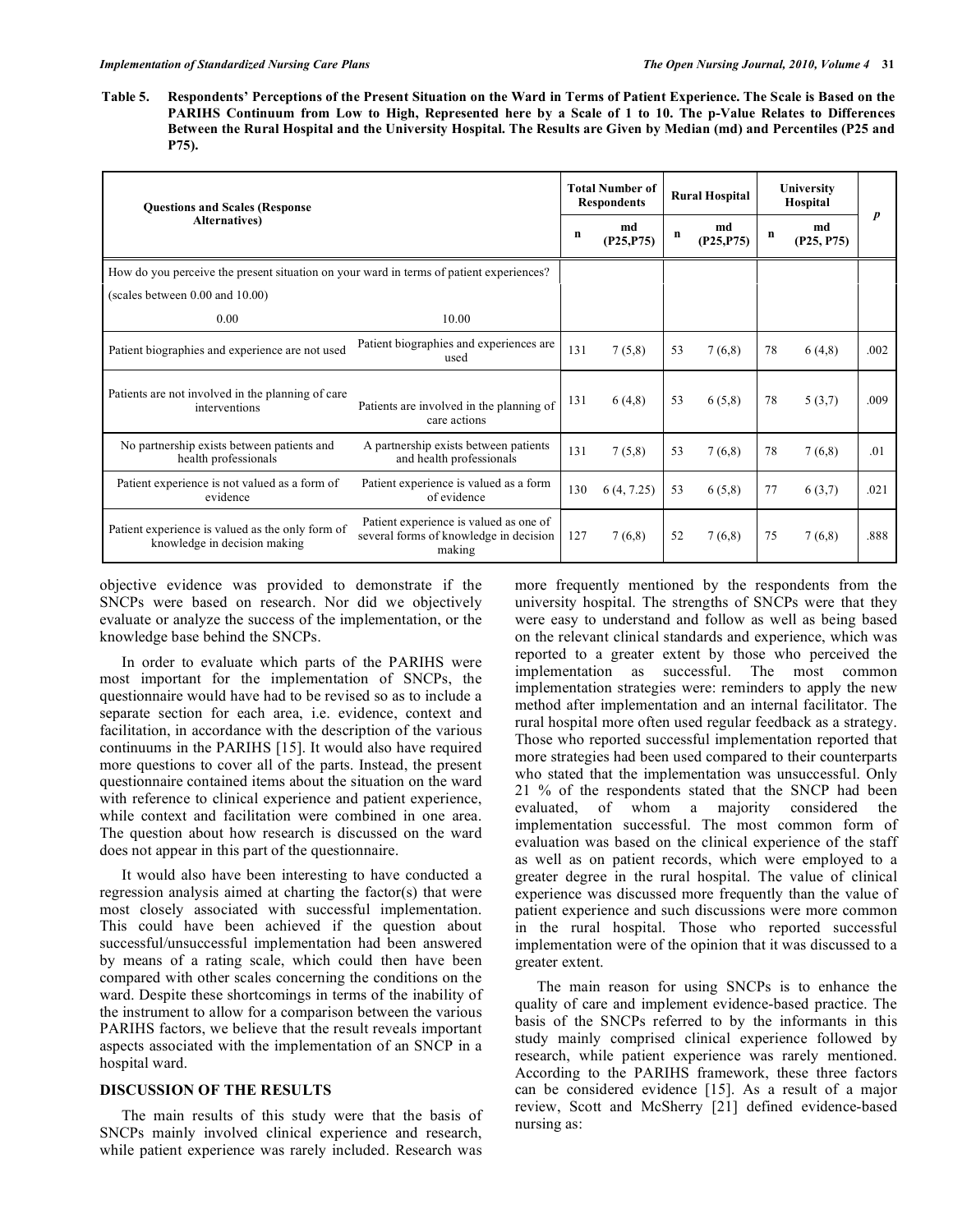**Table 6. Respondents' Perceptions of the Present Situation on the Ward in Terms of Context and Facilitation. The Scale is Based on the PARIHS Continuum from Low to High, Represented here by a scale of 1 to 10. The p-Value Relates to Differences Between the Rural Hospital and the University Hospital. The Results are Given by Median (md) and Percentiles (P25 and P75)** 

| <b>Ouestions and Scales (Response Alternatives)</b>                                                                                                                                 |                                                                                                                                    | <b>Total Number</b><br>of Respondents |                  | <b>Rural Hospital</b> |                  | University<br>Hospital |                  | $\boldsymbol{P}$ |
|-------------------------------------------------------------------------------------------------------------------------------------------------------------------------------------|------------------------------------------------------------------------------------------------------------------------------------|---------------------------------------|------------------|-----------------------|------------------|------------------------|------------------|------------------|
|                                                                                                                                                                                     |                                                                                                                                    | n                                     | md<br>(P25, P75) | $\mathbf n$           | md<br>(P25, P75) | n                      | md<br>(P25, P75) |                  |
| How do you perceive the present situation on your ward in terms of the context of care,<br>forms of evaluation and the function of the facilitator? (scales between 0.00 and 10.00) |                                                                                                                                    |                                       |                  |                       |                  |                        |                  |                  |
| 0.00                                                                                                                                                                                | 10.00                                                                                                                              |                                       |                  |                       |                  |                        |                  |                  |
| The context is not receptive to change                                                                                                                                              | The context is receptive to change.                                                                                                | 136                                   | 7(6,8)           | 54                    | 8(6.9)           | 82                     | 7(5,8)           | .001             |
| The context is characterized by a culture that<br>promotes a task driven organisation                                                                                               | The context is characterized by a<br>culture that promotes a learning<br>organization                                              | 134                                   | 6(5,8)           | 53                    | 7(5,9)           | 81                     | 6(4,7)           | .006             |
| The context is characterized by a culture that is<br>unclear about values and beliefs                                                                                               | The context is characterized by a<br>culture that is clear about values and<br>beliefs                                             | 132                                   | 7(5,8)           | 52                    | 7(7,8)           | 80                     | 6(5,7)           | .001             |
| The context is characterized by traditional<br>(command and control) leadership                                                                                                     | The context is characterized by<br>transformational leadership                                                                     | 134                                   | 6(3.75,7)        | 54                    | 7(5,8)           | 80                     | 5(3,7)           | .001             |
| Clinical, performance, economic and experience<br>evaluations are dependent on single<br>as opposed to multiple methods                                                             | Multiple methods are used for<br>clinical, performance, economic and<br>experience evaluations                                     | 122                                   | 6(4,7)           | 48                    | 6.5(5,8)         | 74                     | 5(3,6)           | .001             |
| There is a lack of feedback concerning individual,<br>team and system performance                                                                                                   | There is feedback on individual, team<br>and system performance                                                                    | 133                                   | 6(4,7)           | 53                    | 7(5,8)           | 80                     | 5(3,6)           | .001             |
| There is a lack of facilitators, or facilitation methods<br>are inappropriate                                                                                                       | Availability of facilitators and<br>appropriate facilitation methods                                                               | 129                                   | 6(4,7)           | 51                    | 7(5,7)           | 78                     | 5(4,7)           | .01              |
| The function and role of the facilitator aims at doing<br>for others (for example searching for research<br>literature)                                                             | The function and role of the facilitator<br>aims at enabling others (for example<br>teaching them how to search for<br>literature) | 120                                   | 5(3,7)           | 47                    | 5(4,7)           | 73                     | 5(3,7)           | .824             |

"*An ongoing process by which evidence, nursing theory and the practitioners´ clinical expertise are critically evaluated and considered, in conjunction with patient involvement, to provide delivery of optimum nursing care for the individual* " [21, 2008 p. 1089].

 In order to obtain the best possible nursing evidence, the supporting factors have to be used in a particular internal sequence according to Scott and McSherry [21], who developed a model for evidence-based nursing, in which the first level includes national guidelines, policies and empirical research. The second level comprises local policies, clinical experience and nursing theories. The third level involves the use of practitioners*'* knowledge and experience, which are critically evaluated with reference to levels one and two, before continuing with level four, where the patient is involved in the decision-making and evaluation of care. Less then half of the respondents in this study stated that research formed the basis for the SNCP, which corresponds to the first level in the above-mentioned model. This was more often reported by the respondents from the university hospital, which may possibly be explained by the fact that research is more frequently discussed there, since an inherent

demand in the hospital is the production of new knowledge, or that those who developed the SNCPs were more familiar with how to search for research results. Even in surveys [11, 12] in which a large number of SNCPs were examined, the lack of a research knowledge base was obvious.

 It must be regarded as serious that nurses in the units studied did not consider research to be a priority. This agrees with Forsman *et al*. [22], who revealed that, one year after graduation, nurses were low users of research and even more so three years after graduation. Likewise, Rycroft-Malone *et al*. [16] found that the nurses did not consider research important. The nurses in a Swedish study [23] stated that nurses should not talk too much about the use of research in clinical practice if they wish to maintain their status within the group, as the attitude to research is rather reserved. Since the nursing education today is highly academic and based on research, these results are worrying and require reflection. The present study also revealed that 61% of the respondents from the rural hospital did not know whether the SNCP was evidence based compared to 43% from the university hospital. Dahm & Wadensten's [1] study also demonstrated that over half of the nurses were not aware that their SNCPs were evidence-based, described as"best available knowledge".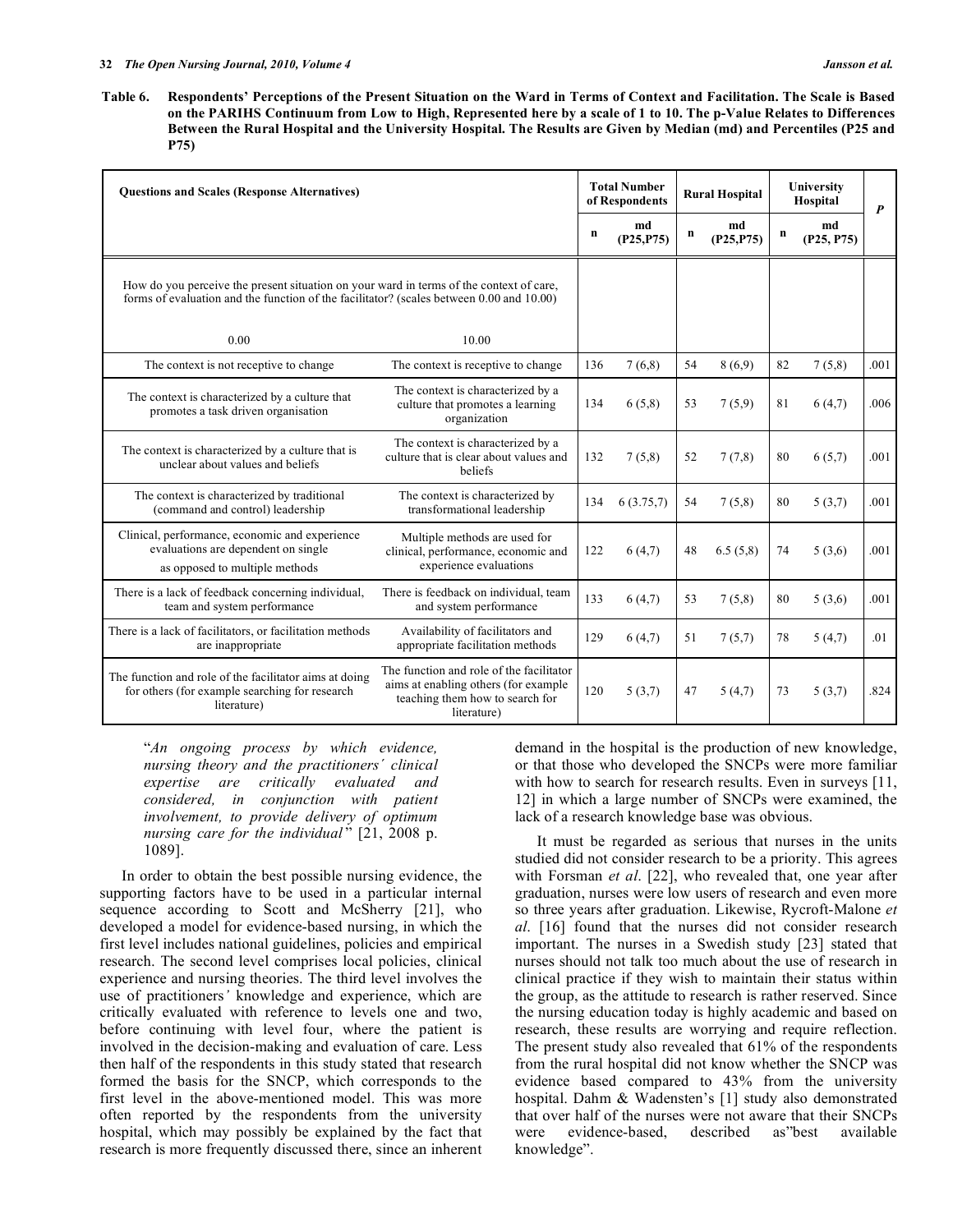#### *Implementation of Standardized Nursing Care Plans The Open Nursing Journal, 2010, Volume 4* **33**

 Many of the respondents believed that level two of the above-mentioned model was extremely valuable, as clinical experience usually constituted the basis of the SNCP, which was considered a strength. The respondents also reported that a strength of the SNCP was that it adhered to the norms of the ward and was easy to follow, which is compatible with this level where local policies are also found.

 The last level, where patient involvement and evaluation are in focus, was revealed to have very little impact on the implementation and evaluation of SNCPs. Our study demonstrates that few respondents believed that patient experience was used in the development of SNCPs, as does a study of clinical pathways [3]. There is a risk that failure to consider patient experience at the planning and development stage may have been due to a negative perspective on patient knowledge, which resulted in patients not being included in the use of the SNCP.

 We believe that this is worrying, as one of the main benefits of SNCPs (and CPs) is that they enable the nurse to discuss the treatment goals and interventions with their patients, thereby ensuring their involvement in the care. Patient participation is also a basic prerequisite of nursing, as the patients' narratives and subjective experiences should form the basis of the nursing care. Nor were the patients involved in the evaluation of the SNCPs. In general, evaluation was rare and, when carried out, staff members' experience and patient records were usually employed.

 Scott and McSherry [21] described their model as a method for implementing evidence-based nursing in practice. However, our study reveals that nurses find it difficult to assimilate the first level, which comprises research, among other things in the form of national guidelines. This requires facilitators who highlight and elucidate evidence as a basis for the nurses' continuing work of developing the SNCP in their own context.

 The most common implementation strategy was the use of internal facilitators. A similar number reported that training before as well as reminders after the implementation were used, which leads us to the conclusion that this had been organised by the internal facilitator. External facilitators were only used to a small extent, thus we can conclude that external training rarely took place. Instead, the training was conducted within the context of the workplace, which indicates that this is the best method for implementing SNCPs. Those who stated that the implementation was successful also reported the use of more strategies than their counterparts who claimed that the implementation was unsuccessful, which agrees with the results of a review by Grimshaw *et al*. [24], who revealed that multifaceted interventions were more effective than single ones.

 The questions about how the respondents perceived their wards in terms of clinical and patient experience in addition to context and facilitation revealed that despite a significant correlation between the three parts measured, the result was moderate, which would have been interesting to explore in greater detail. Based on the PARIHS continuum, the respondents from the rural hospital scored higher on 15 out of the 18 questions pertaining to the general conditions on the ward (see Tables **4-6**), but we are unable to explain why this is so. Those who stated that the implementation was

successful scored higher on 11 of the 18 questions based on the PARIHS continuum (Tables **4-6**). The fact that those who considered that the implementation was successful responded in a more positive way to the questions where a difference in responses was measurable is difficult to evaluate but may be due to a more critical attitude and higher expectations on the part of their counterparts who stated that the implementation was unsuccessful. A follow-up question as to why they considered the implementation unsuccessful would have been useful.

# **IMPLICATIONS AND FURTHER RESEARCH**

 Our study demonstrates that in order for SNCPs to be implemented in clinical practice, they need to be easy for the nurses to assimilate, thus enabling their use as a tool in clinical practice. It is also important for internal facilitators to be supported by the nurse leaders in order to ensure time and resources for the implementation work. It takes time and knowledge to develop an SNCP, but it increases the quality of the operations. Therefore such work should be prioritised and co-ordinated to avoid every hospital or unit carrying out duplicate work. Resources should be devoted to knowledgeable care developers and internal facilitators working jointly to develop SNCPs that can be used within different types of operations. More research is required to explore the reason why patient experience is not considered and how this situation can be improved. We also require more knowledge about why research appears to be of no interest to practising clinical nurses, as well as how their attitude can be changed.

### **REFERENCES**

- [1] Dahm MF, Wadensten B. Nurses' experiences of and opinions about using standardized care plans in electronic health records – a questionnaire study. J Clin Nurs 2008; 17(16): 2137-45.
- [2] Lee T-T, Chang P-C. Standardized care plans: experiences of nurses in Taiwan. J Clin Nurs 2004; 13(1): 33-40.
- [3] Hunter B, Segrott J. Re-mapping client journeys and professional identities: A review of the literature on clinical pathways. Int J Nurs Stud 2008; 45(4): 608-25.
- [4] Vanhaecht K, De Witte K, Panelle M, Sermeus W. Do pathways lead to better organized care processes? J Eval Clin Pract 2009; 15(5): 782-8.
- [5] Carpenito LJ. Nursing diagnosis application to clinical practice. 8 th ed. Philadelphia Lippincott 2000.
- [6] Tucker SM, Canobbio MM, Vargo-Paquette E, Wells MF. Patient Care Standards. Collaborative Planning & Nursing Interventions. 7<sup>th</sup> ed. St. Louis: Mosby Inc 2000.
- [7] Nettina SM. Ed. Manual of Nursing Practice. 8<sup>th</sup> ed. Philadelphia: Lippincott 2006.
- [8] Forsberg A, Edlund K. Standardvårdplaner [Standardized nursing care plan]. Lund: Studentlitteratur 2003 [In Swedish].
- [9] The National Board of Health and Welfare. Kompetensbeskrivning för sjuksköterskor [Description of the qualifications required by nurses] Stockholm: Socialstyrelsen. Liber, Allmänna förlaget 2005 [In Swedish].
- [10] The National Board of Health and Welfare. God vård om ledningssystem för kvalitet och patientsäkerhet i hälso- och sjukvården [Good care – about management systems for quality and patient safety in health care]. 2006 [In Swedish].
- [11] The National Board of Health and Welfare. Standadvårdplaner (SVP) - en kartläggning av förekomsten av SVP I akutsjukvården [Standardized Care Plans (SNCP) - a survey of SNCPs in acute care settings]. Article no 2006-124-4. Available from: http://www.socialstyrelsen.se/Lists/Artikelkatalog/Attachments/967 7/2006-124-4VrevV20061244.pdf [Cited 12 jan 2010] [In Swedish].